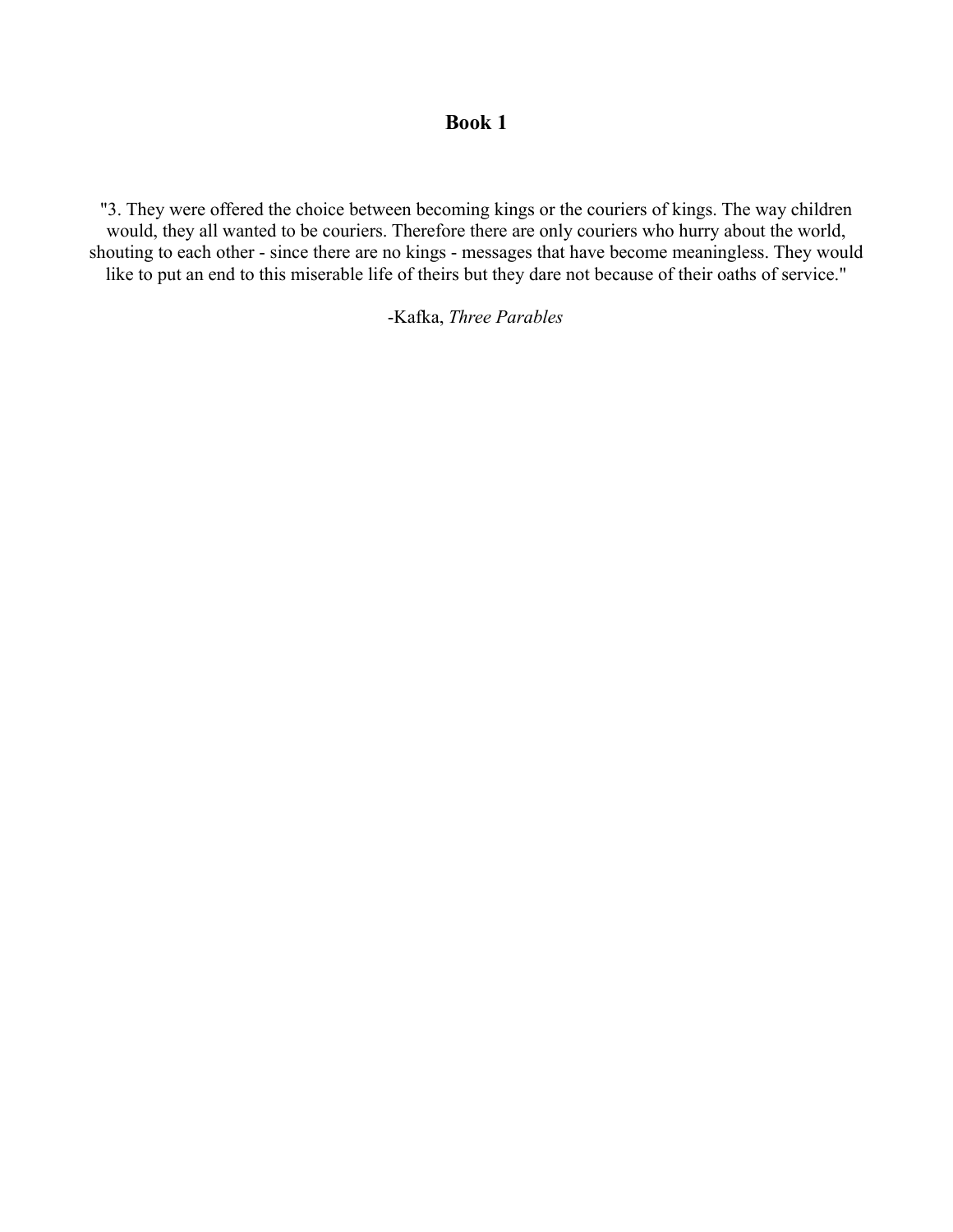### **Prologue**

#### 21 June, 94 P.C.E.

"You've given me a lot to think about," he says, toothpick bobbing up and down in his mouth as he speaks. Grabbing the protruding end, he digs at the soft spaces between his teeth with a practiced twist before dropping it onto the desk. Betsey watches it lying there, damp and inert, while he puts his hands behind his head and leans back. The interview is over. She stands, thinks about reaching her hand out to shake his, thinks better of it. She nods slightly instead and he replies by widening his smile.

Outside, she waits for the taxi that will transport her back to her small rented room at the edge of the sprawling city. The curb where she waits is rotten, composed of cracked cement knit together by sweetsmelling weeds. She pokes her shoe into an especially large crack, half-expecting an animal, maybe a snake or a mole, to come rushing out. But all is still.

She pops her sunglasses on and slips her hands into a pair of well-worn gloves, a size too big. She pulls her dull grey scarf tightly around her face. Secure in her cover, she waits.

The building behind her is squat and ruddy, the alcoholic uncle of its sleek neighbors. On the side of the building that faces the curb, a pair of doors leads into a large, completely empty and shabbily lit room. After waiting a seemingly interminable period of time, which Betsey assumes was meant to see if she'd give up and leave, an unsmiling person had emerged and led her through another set of doors into a much smaller room. This room contained two couches with their stuffing poking out and a small table offering up a dish of dusty candies.

She'd then been led through yet another door, up a staircase, and into a long dark room reflecting the same dismal fatalism as the building's exterior. The room was filled with rows of desks separated by low padded walls, onto which occupants from a distant era had pinned calendars and photographs. A cat hanging from a branch. A child in an inflatable pool. A wall calendar opened to November's photo: a mossy-shelled tortoise lit by marble streaks of sunlight refracted through cobalt-blue water.

The office had been impossibly quiet, enlivened only by the monotonous buzzing of overhead lights. On the far side of the room is a row of yet more doors, each of which opened to an office with a view of the neighboring building, a slick, reflective glass affair that mirrored the old brick building back at itself.

After waiting in this room for long enough one of those doors had opened, and she had been called inside by a calm, cheerful voice. It had sounded out of place in the dreary stillness. He'd been absolutely inscrutable, asked her disjointed questions that made her start to question her wisdom in agreeing to the meeting. He had seemd to enjoy the process immensely, chewing on his toothpick for effect.

Betsey is considering whether to make another call to the taxi service when a small black vehicle finally appears. The door pops open, and the driver peers out at her with an angry squint. She drops into the passenger seat and pulls the door shut. The interior of the car is cool and dark, seats upholstered with smooth leather. Not at all what she'd been expecting. She pulls off her gloves and scarf, pushes her glasses to the top of her head. The driver, a small man of indeterminate age, gives her a glance and nods affirmatively.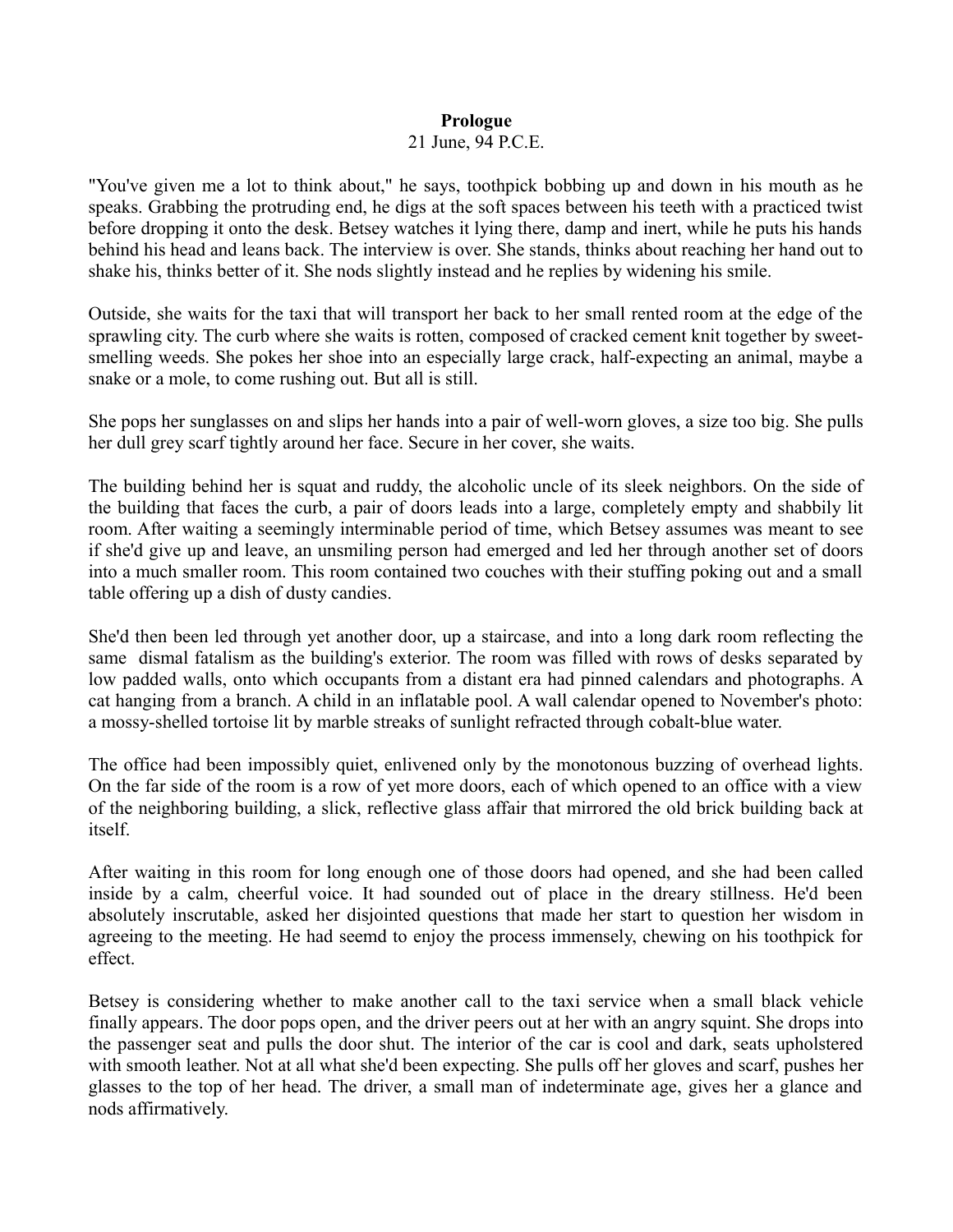"Rob," he says, holding out a bony hand. She tamps down the nausea this triggers, puts her hand in his.

"I'm - "

"Betsey," he interjects, "Betsey Reed."

"What?"

"You were here for the interview, weren't you?"

She stumbles over her reply. Whatever eventually comes out is incoherent.

"Well, you passed," he says, as expressionless as if informing the new busboy that he'd be clearing dirty plates from restaurant tables that evening. He doesn't seem to have any opinion on the matter.

Her mouth opens. No sound comes out.

He sighs, impatient. "Well, what is it? Yes or no?"

"Um. Yes. Of course." What else could she say?

"Good. I thought as much. Your belongings are in the trunk."

What? She couldn't remember giving permission for anyone to access her room.

"We'll go directly there, if you have no objections. No time to waste. Anyone you need to call before we go?"

Her mind flashes to a reclining chair in a dark room. Windows frozen shut. The smell of sour tobacco. Then to a smiling young man, her age, teeth gleaming and bare neck exposed as he tosses his head back to laugh. She squashes the images as quickly as they appear.

"No."

"Excellent. We've made the right choice, then. Welcome to the team."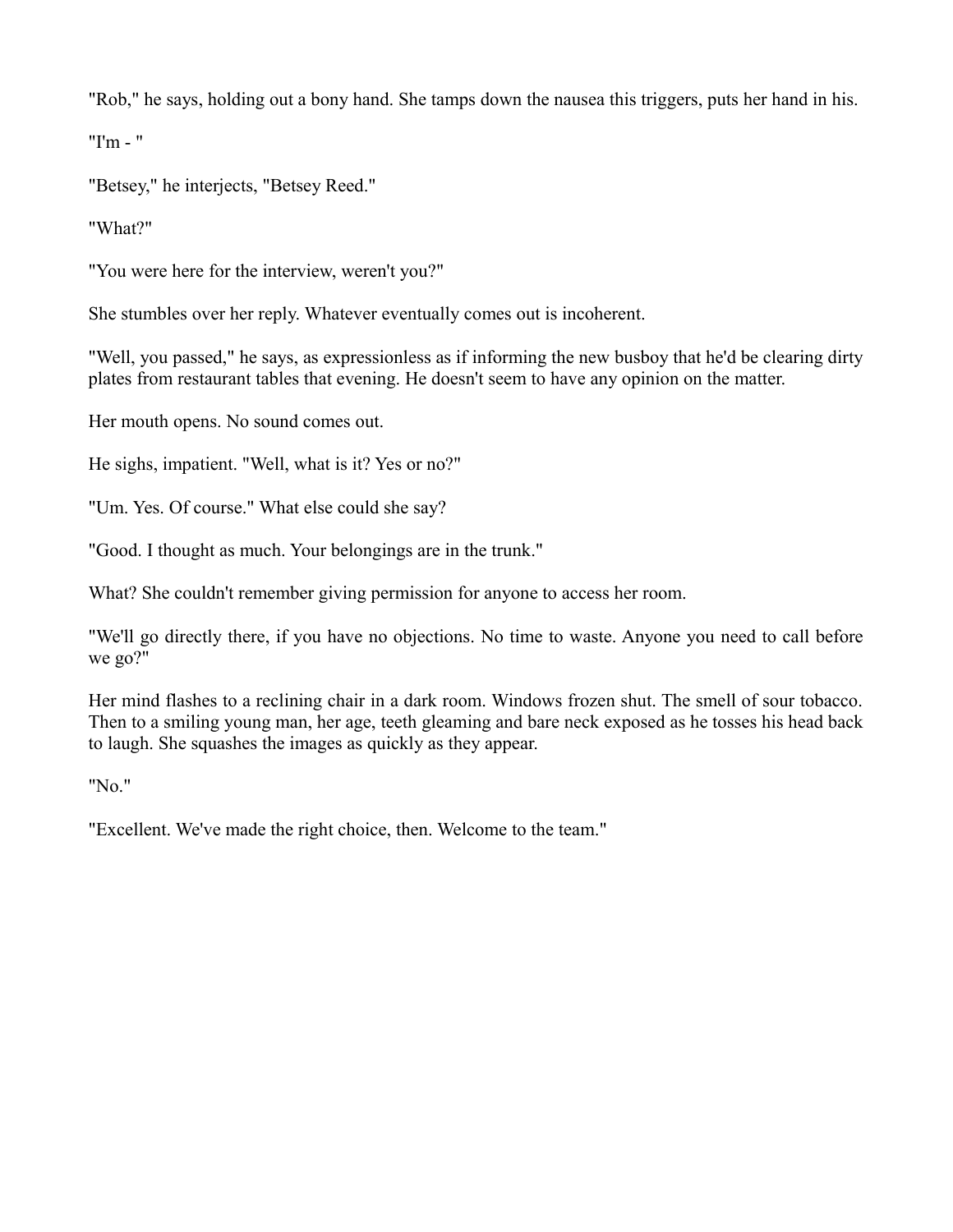# **Knowledge**

# 18 August, 98 P.C.E.

Dr. Shah stepped up to the podium, cleared his throat and began to speak.

"It's a well-known fact that what we see is shaped by what we expect to see. The corollary, of course, is that we can't know for sure what it is we don't see, because we have no way of knowing what it is we're not expecting. Think back to when you were young and learned a new word – suddenly it was everywhere, suffused into the air itself. How did the world appear, you tried to remember, without this word?"

He paused for a moment, peering out into the harsh stage lights.

"That's how it is with everything, all of the time. Imagine all of the things we don't know we don't know."

Out in the darkened hall, a back straightened. A figure which had been lolling through the last few lectures became alert. Dr. Shah continued.

"Mathematicians have a way of quantifying this uncertainty about the world, of describing just how badly we have played our game of telephone with the universe. It's called information theory, and it forms the basis of all of our statistical guesswork. It's a sophisticated method for answering a very simple question: how sure are we that the patterns we observe are real, and not figments of our imagination?"

The figure in the audience leaned forward in her seat, waiting -

"How different the world would be if we could know. How much more real, more solid."

The signal reached her completely undetected by anyone else in the hall. At the end of the talk, she would find Dr. Shah backstage, offer her scripted congratulations, and collect the information he'd brought. If everything went according to plan, neither of them would ever see the other again. Such was the nature of her business.

"The problem, of course, is that even the most sophisticated guess is still a guess. We don't have a good way of knowing what kind of translation our brains are doing to obtain a coherent signal from the chaos of reality. So we wade through space and time, drowning in a sea of information, misinterpreting and ignoring, until finally our sloshing meat-brains wring out a story with a past, present, and future. We are pattern-junkies, cajoling coherence where there isn't any. Making up *de novo* explanations for random coincidences and missing other, important things entirely."

\* \* \*

At the Embassy just a few blocks to the southeast and completely oblivious to Dr. Shah's presentation, Fran DeMillo was both seeing and not seeing. She was walking down the same hall she always walked down, moving with the swift assurance of someone familiar with the place. The doors of her chambers opened automatically for her as they always did. She was surrounded by assistants wielding clipboards,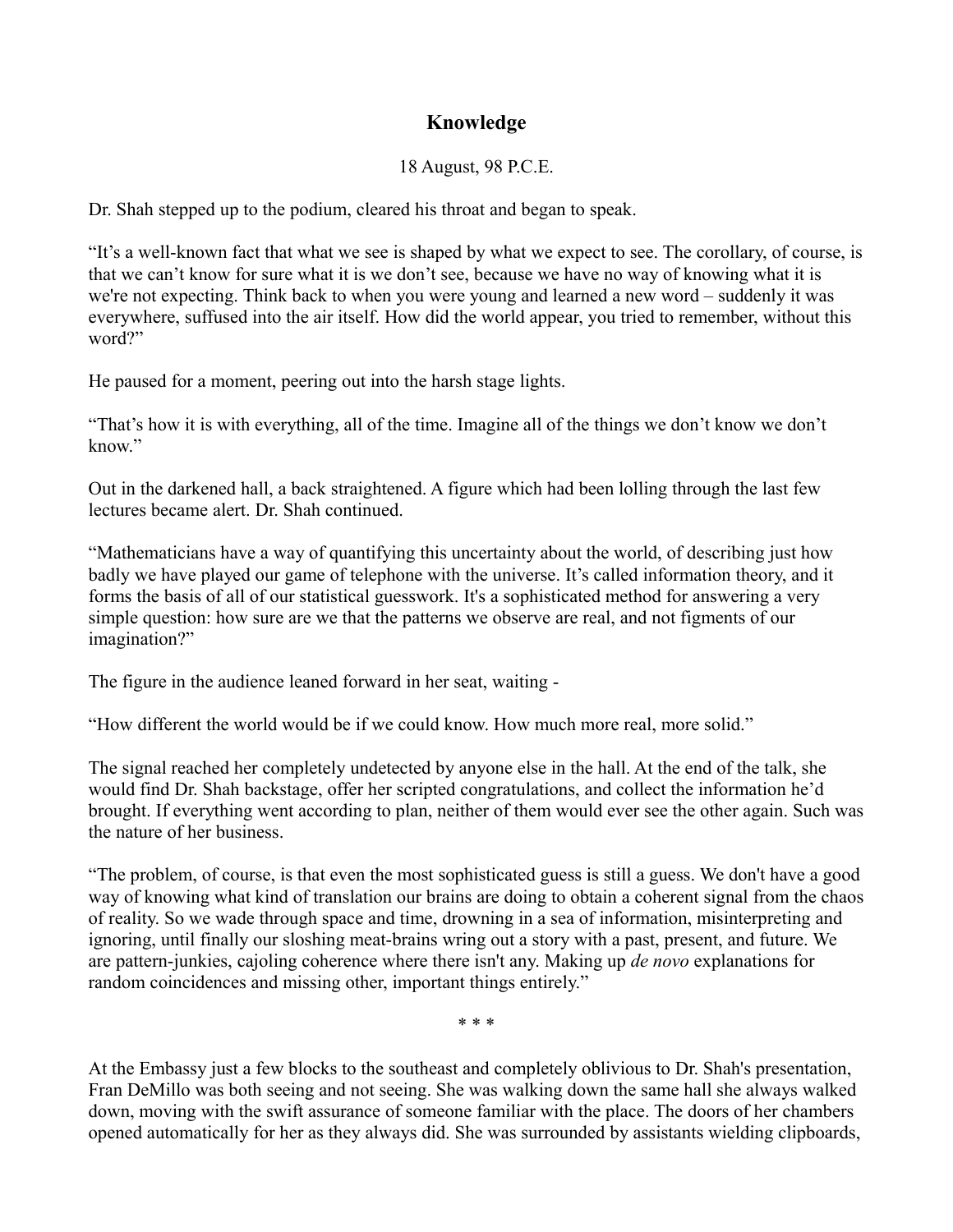interns competing to deliver their information briefings, security guards tailing the group as they always did.

She was envisioning the speech she would need to deliver later that day and the stack of bills that she would have to sign, send back for further clarification, or (if they were really unintelligible) veto entirely. She increased her pace. At least with the press conference out of the way she could focus on more important things.

\* \* \*

In the darkened hall, Dr. Shah finished his speech.

"And so we are left with a paradox: how can we ever truly quantify the information we don't know?"

The lights flickered as the projector reached the end of his presentation, and the audience clapped rather more enthusiastically than he'd expected. It wasn't often that his philosophical musings were so willingly entertained by other scientists. He gave a grateful smile and a self-conscious wave before retreating to the dark space behind the heavy black curtains.

A hand touched him on the shoulder.

"Dr. Shah."

He'd been expecting this, but he jumped anyway.

"Yes," he said, trying to sound more assured than he felt.

"I enjoyed your speech. I believe you have something for me, something that will make the world more solid. Am I correct?"

When his friend had asked him to help her with a secret project, he'd eagerly agreed. He had always wanted to be part of a covert operation, an agent like the ones he read about in books and plays delivering world-changing information to secret agents whose names he would never know. It had always seemed romantic. The reality was, he admitted to himself, more of a strange combination of hokey and terrifying.

"You are."

He led her further into the darkness. From behind a couch wedged into the far corner of the backstage that he could find only by touch, he produced a tattered backpack with a cube-shaped box inside. He passed the bag to her, and she wrapped her arms around it. It was heavy. She could feel its weight sink into her as the professor let it go.

She stood for a moment trying to decide what the thing was. Usually she just transported small magnetic drives, or paper documents if the clients were especially paranoid. Something that could easily fit into a pocket, or an envelope.

"An antique?" she guessed.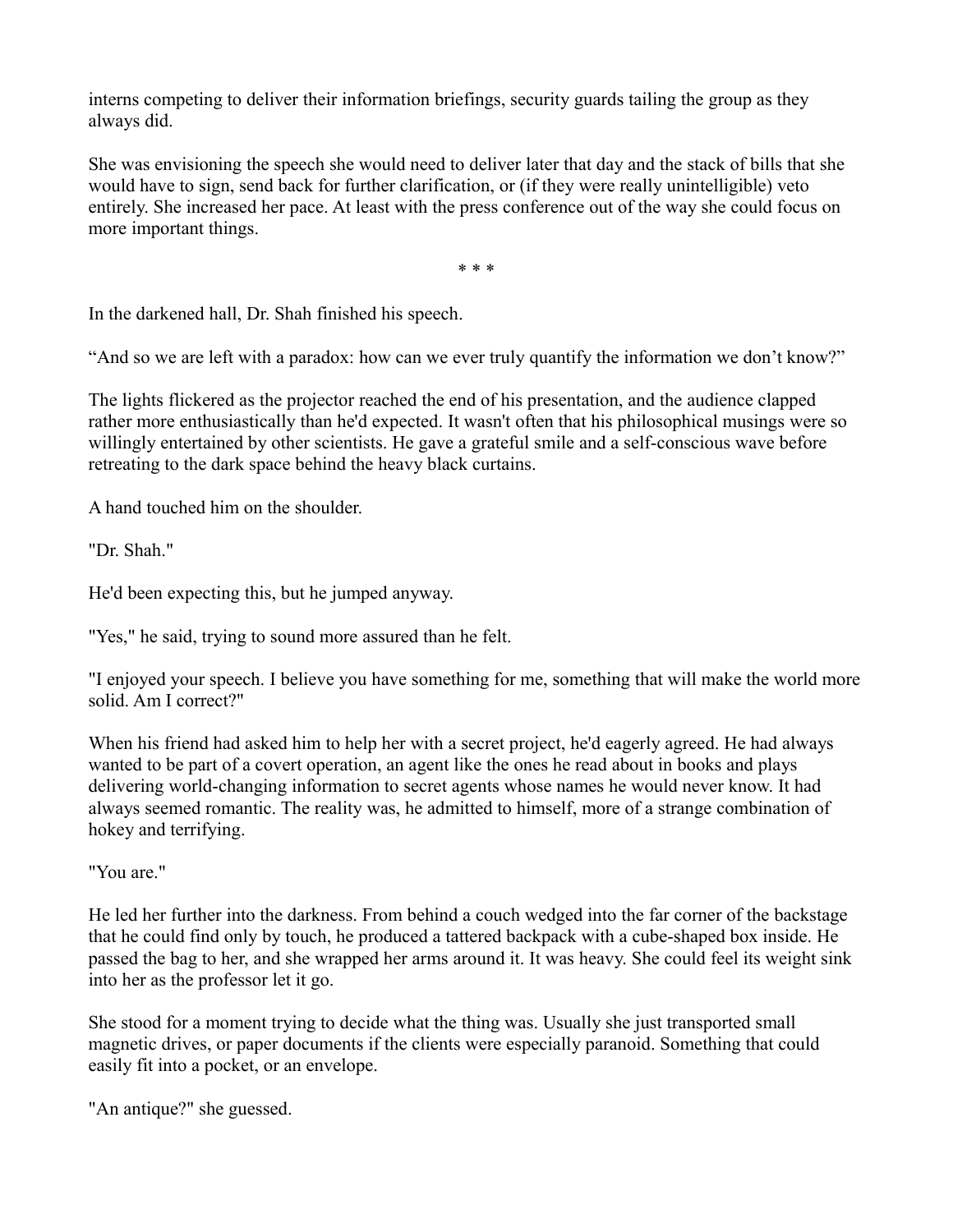"Of sorts," he said. It was new, but based on a very old design, "You know where to take it?"

"I do."

She slipped the bag's straps over her shoulders.

She didn't want to linger. Dr. Shah showed her to the crew door just a few meters further along the dark back wall, and she slipped out into the humid early afternoon air, unnoticed.

\* \* \*

At the embassy, Fran's security detail were seeing potential threats, gauging their immediacy. The reporter in the corner with a recording device, clearly lost on his way to some other lawmaker's office. The overhead lights which were not automatically changing in response to the presence of their asset as they should have been (a possible software failure that would need to be investigated). The spot in the hallway where they always got jumpy, ever since the incident six months ago when a visitor had attempted to stab their asset before being tackled by the full force of the security detail.

None of them had any reason to see, nor any way of seeing, the train rumbling along its crumbling rails away from the city. They couldn't see the crowd inside surrounding Betsey Reed as she clutched a heavily-patched backpack to her stomach. No one in the train took much notice of her, either.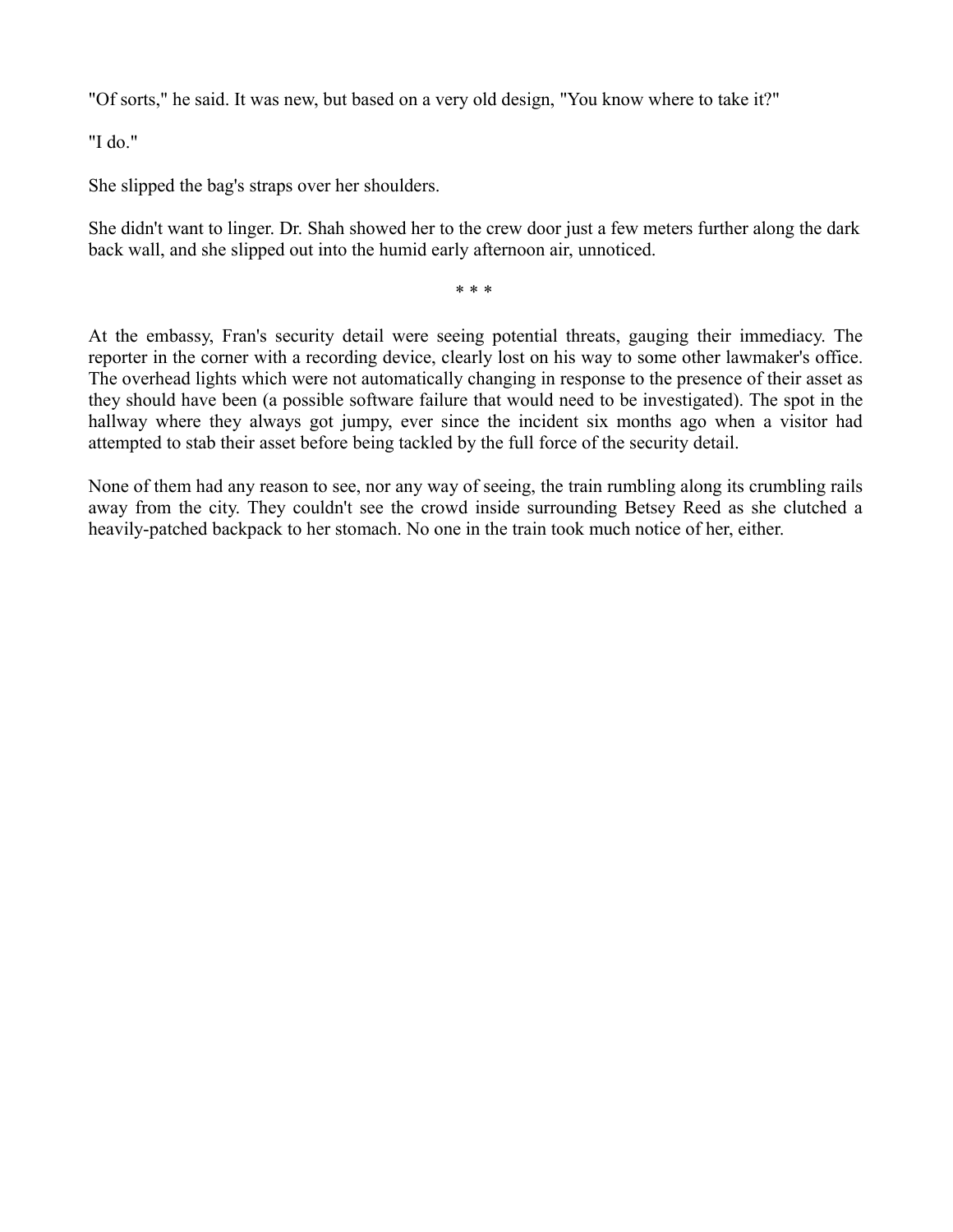# **A Typical Press Conference**

18 August, 98 P.C.E.

"Ms. DeMillo, how do you feel about this election season?" asked the reporter in the front row with the gangly features of someone barely out of adolescence, "What do you think is your biggest obstacle to re-election?"

"Well, James, I'm reasonably confident that no one else wants this job, so I think you're probably stuck with me for at least one more term."

The reporters laughed as though this were a joke. It wasn't.

This was the problem with politics; everyone thought it was about something, when really it wasn't about anything. Whatever issues, or disagreements, or dissatisfaction the people had with their representatives, or that the representatives had with one another, none of it really meant anything. There was only one reason she was standing in front of the press, and it had nothing to do with the issues, or popularity, or even news coverage, despite these peoples' inflated sense of self-importance. She was simply better than anyone else at smiling through gritted teeth.

She looked at the enthusiastic young man sitting in the press chair with an expression that the viewers at home might call sympathy. He caught the look, and for a second she thought she could see a shiver pass through him as something important was silently communicated between them. But then he stretched and turned to his neighbor and they started laughing about something she couldn't hear. She was disappointed, but kept her face passive.

There were a few more questions about her competitor this year, Franklin Dwyer, who was already being characterized as too young and naïve for the job. It was the standard line, and would be readily accepted by the voters. A competent representative, but inexperienced. Wait until next election. The questions were standard, and she answered in an acceptably diplomatic manner. Then it was over. Relatively painless, as far as press interviews were concerned.

She didn't really mind dealing with reporters. In fact, she felt something of a kinship with them. They were simply playing their asssigned role, just as she was. She wished she could be one of them, feel the safety of being part of an indistinguishable mass. She often wished she could be anywhere or anyone other than where and who she was. But that wasn't an option. Not until the next election cycle. She just had to hold on for one more term.

\* \* \*

A few minutes later, Fran found herself hiding in the bathroom, waiting for the interns to finish their conversation and leave. A pair of them were apologizing to a third about some incident from the night before. Apparently the girl hadn't gotten an invitation and was thus excluded from a fourth someone's birthday festivities. This fourth party was conveniently absent from the restroom, leaving her friends to make her excuses for her. She hadn't meant it, it was a mistake, no, of course she still liked her. No one was addressing the obvious question, which was why no one had called the tear-streaked girl once they realized that she hadn't been invited. Even the girl, whose sniffles were finally growing quieter, knew better than to ask.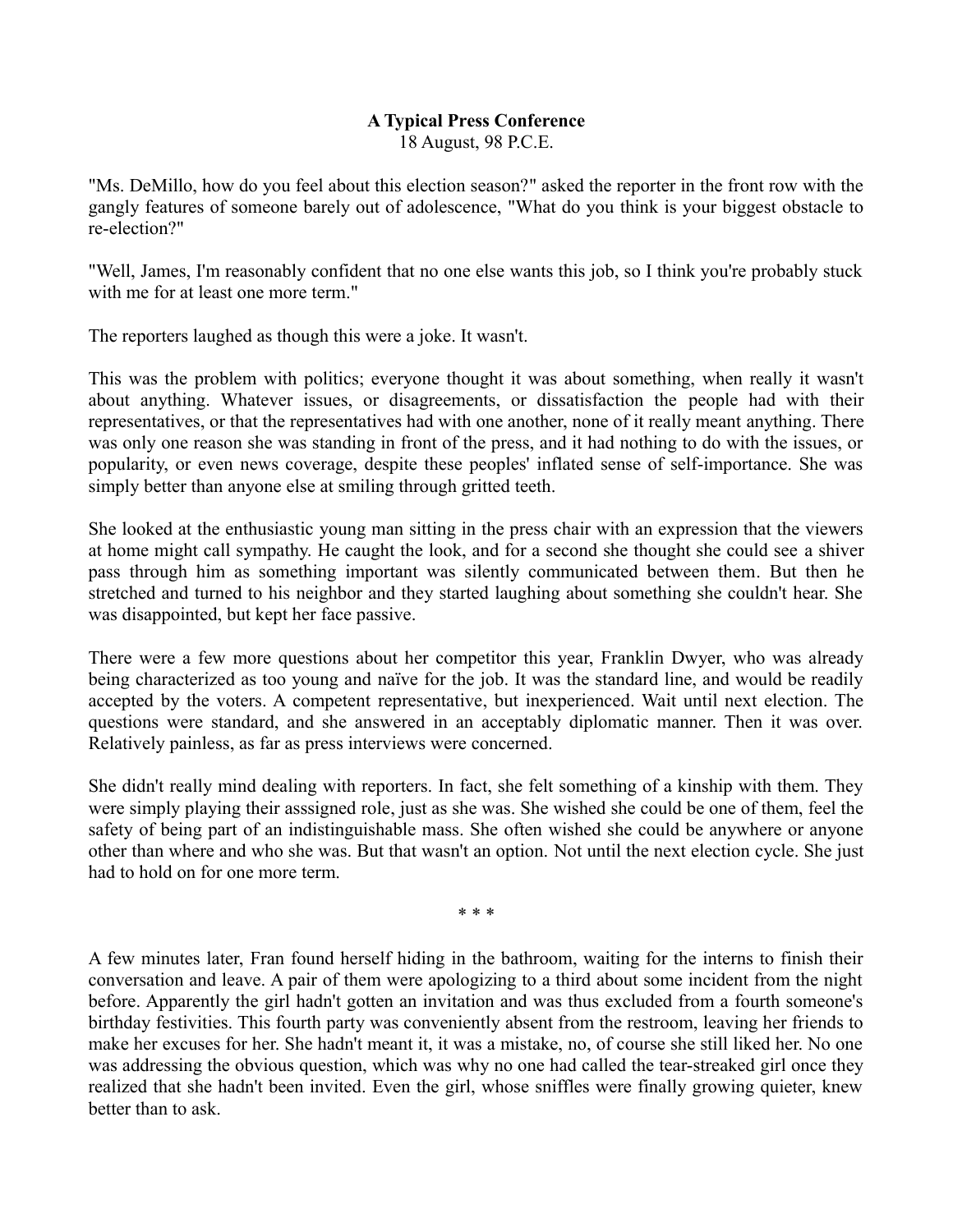Fran was not reassured by the conversation. They sounded like snakes. She often found herself wondering whether anyone she worked with had any real moral convictions about anything. Sometimes it seemed that they might. But if they really cared about something they didn't last long here.

Finally it was quiet. She left the stall and went to wash her hands. The mirror in front of her glowed softly as the biosensors in the room picked up her unique chemical signature and adjusted the lighting to match her preferences. She watched the face reflected back at her change subtly from pale, with dark circles ringing sunken eyes, to a more natural flushed hue, the circles barely visible. This was an accommodation made for her that overrode everyone else's preferred settings. The system, so long as it actually worked, was designed to eliminate the waste of costly time preparing her face for presentation. Instead of forcing their representatives to make themselves 'presentable', the rooms they entered simply changed to accommodate them. Of course, this little trick had quickly become a silent show of power; if the lights changed as someone entered the room, you knew that this new arrival was more important than anyone already gathered.

Fran no longer had to worry about this particular subtlety. As the chair of the United Federation of Governors and therefore the undisputed leader of the free world, the lights always changed to suit her. There were people more powerful than her, but they either hid their status or did not make public appearances. The interns, for all of their conniving, rarely even got the chance to choose their own lighting preferences. The lights for them were always the factory standard, bright white glare. She enjoyed the knowledge that whenever they looked at themselves in the mirror they saw every single flaw stridently illuminated. She hoped they felt wildly insecure about it.

Fran felt constantly insecure. The endless, complex maneuvering of her job weighed her down, made it difficult to focus on anything except how much she wished she could talk to someone about it. This was the hardest part of her job – she was a puppet, and no one cared.

\* \* \*

James Lebowitz of the Star Tribune followed the rest of the press corps out of the briefing room, still thinking about the look Fran DeMillo had shared with him. She had looked almost sorry for herself. He didn't doubt that no one else wanted her job. He already knew her competitor couldn't win, unless she did something to change the landscape between now and next fall. He wouldn't put it past her.

James no longer had to worry about the subtleties of the lights, but not because he was too powerful or reclusive. Instead he made use of a chemical exploit that bypassed the biosensors entirely. If left alone in a room for too long the lights would go out, not recognizing that anyone was there. The only person who knew he had this particular exploit was the person who'd gifted it to him seven years ago.

He wasn't normally part of the political press, but as he was currently between assignments his editor had suggested he take this beat until something interesting came up for him to research. He felt so anonymous as he walked among this gaggle of people, familiar to one another but strangers to him, that he thought he might not even exist. The conversations bypassed him entirely until the reporter he'd met during the press conference caught up and clapped him on the back. Recognized, he pulled back from his thoughts, smiled. Of course, he'd love to get drinks after he filed his story. Where? What time?

He went through the motions of socializing under the assumption that eventually it would start to feel natural. It didn't. After so many years working as a courier, he still looked at strangers with suspicion. It made him a good journalist; he never implicitly trusted his sources. Unfortunately it also left him